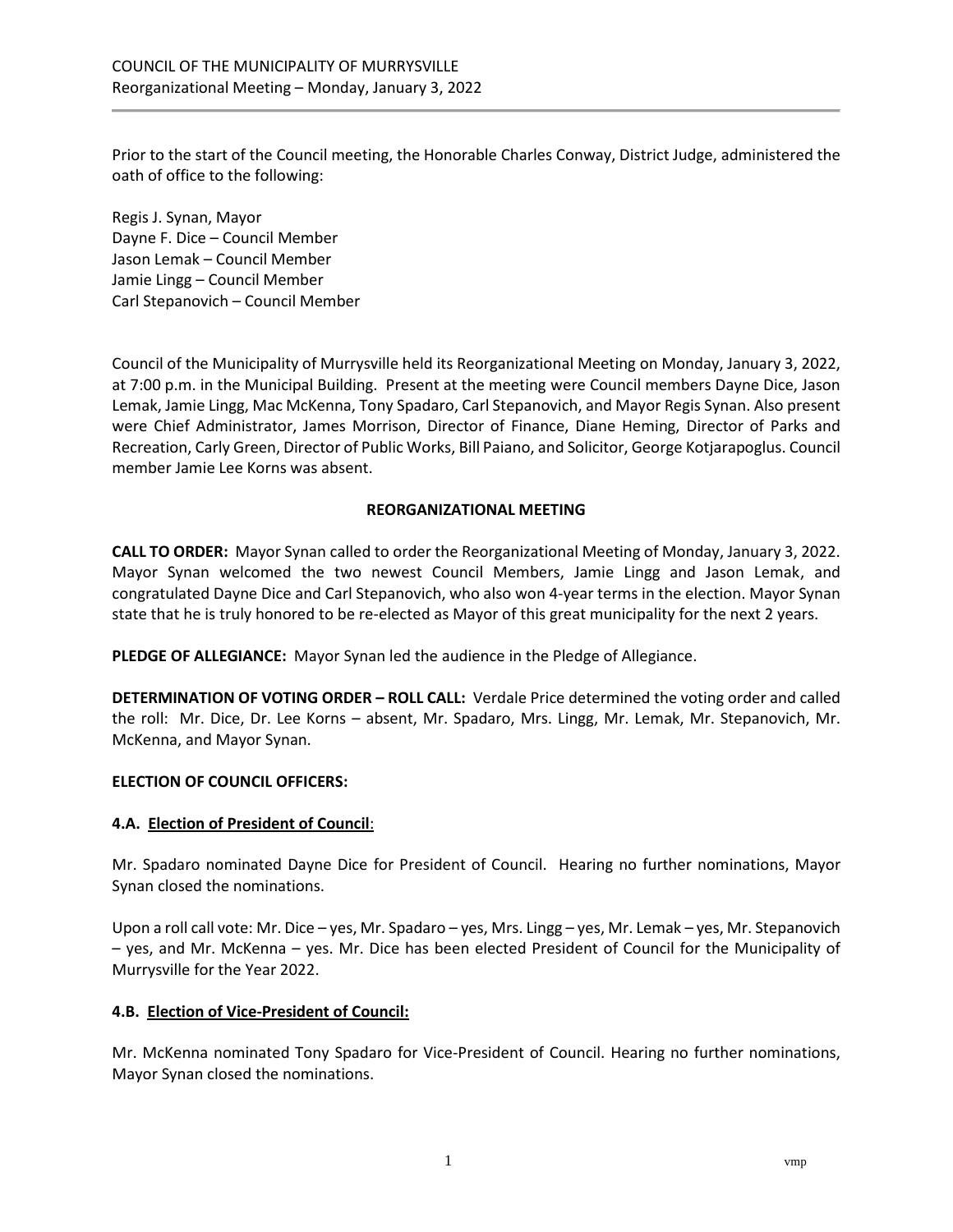Upon a roll call vote: Mr. Dice – yes, Mr. Spadaro – yes, Mrs. Lingg – yes, Mr. Lemak – yes, Mr. Stepanovich – yes, and Mr. McKenna – yes. Mr. Spadaro will serve as Vice-President of Council for the Municipality of Murrysville for the Year 2022.

### **4.C. Presentation of the Gavel:**

Mayor Synan presented the gavel to Council President Mr. Dice, who then took control of the meeting.

### **ANNOUNCEMENT OF UNLISTED AMENDMENTS:** None

### **CONSENT CALENDAR ITEMS:**

**7.A.** December 15, 2021, Council Meeting Minutes

Mr. Stepanovich moved to approve the Minutes of the December 15, 2021 meeting. Mr. Spadaro seconded. All those present voted aye. Motion approved.

#### **CITIZEN INPUT:** None

**COMMENTS BY MAYOR SYNAN:** Mayor Synan wanted to wish everyone a Happy New Year. Remember that it is winter, even though we haven't had snow yet, so pay attention when the snow does start to fall and be careful and safe out there.

**COMMENTS BY THE CHIEF ADMINISTRATOR:** Mr. Morrison stated that on behalf of staff and himself, we look forward to working with Council in the coming year. He noted that some of the Directors were in attendance this evening: Chief Seefeld, Diane Heming, Bill Paiano, and Carly Green.

**11.A. Mayor's Appointments:** Mayor Synan read his appointments for 2022.

- 1. Chief Administrator James Morrison
- 2. Municipal Secretary James Morrison
- 3. Director of Finance/Taxation Diane Heming
- 4. Municipal Treasurer Diane Heming
- 5. Assistant Treasurer James Morrison
- 6. Assistant Finance Director Jacie Milchak
- 7. Director of Public Works and Parks Bill Paiano
- 8. Director of Community Development James Morrison
- 9. Director of Recreation Carly Greene
- 10. Chief of Police Thomas Seefeld

Mr. Spadaro made a motion to approve the Mayor's appointments as listed under 11.A. Items 1 through 10. Mr. McKenna seconded. All those present voted aye. Motion approved.

#### **BUSINESS BEFORE COUNCIL:**

#### **12.A. Confirmation of Mayor's Appointments:**

- 1. Chief Administrator James Morrison
- 2. Municipal Secretary James Morrison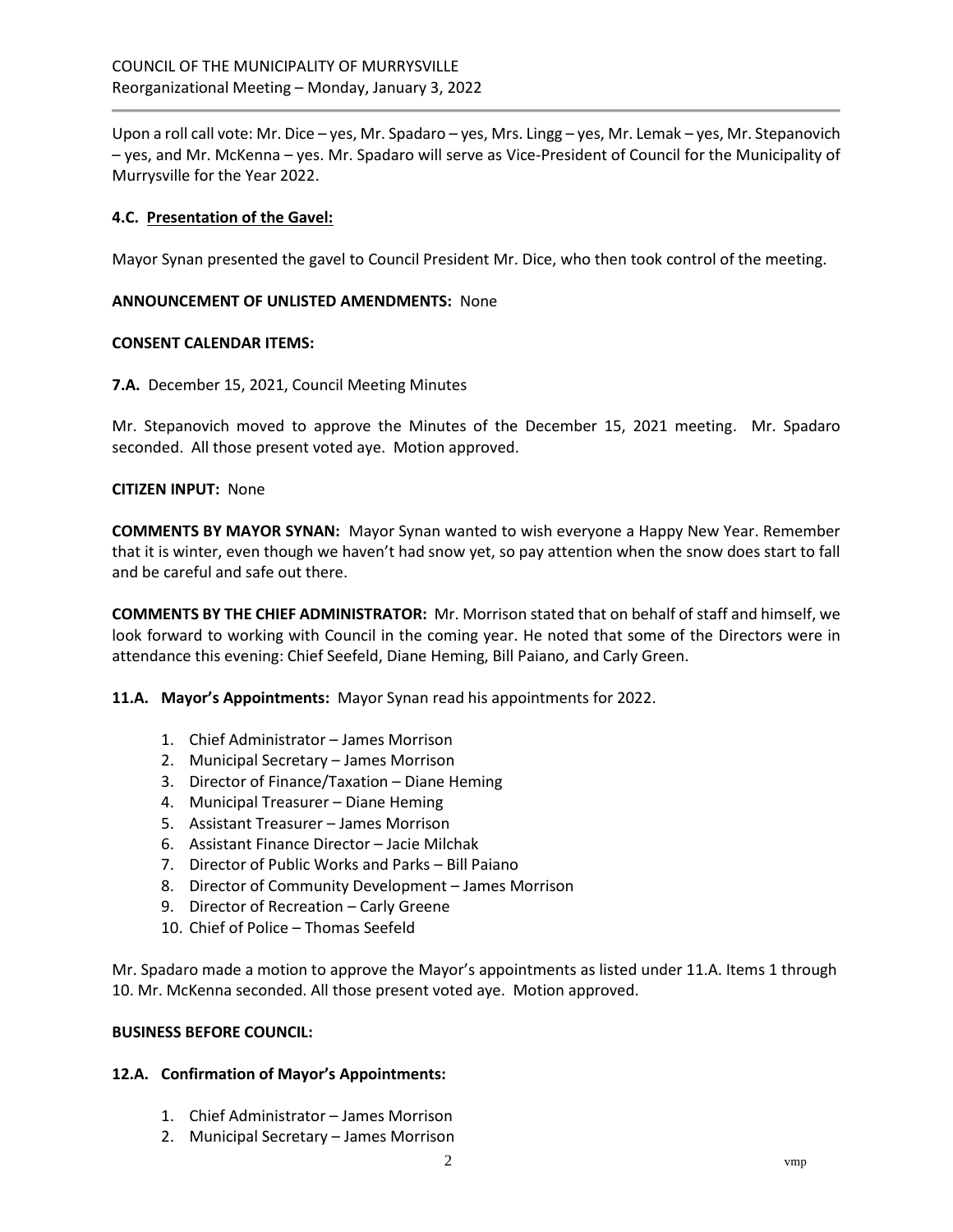- 3. Director of Finance and Taxation/Treasurer Diane Heming
- 4. Municipal Treasurer Diane Heming
- 5. Assistant Treasurer James Morrison
- 6. Assistant Finance Director Jacie Milchak
- 7. Director of Public Works and Parks Bill Paiano
- 8. Director of Community Development James Morrison
- 9. Director of Recreation Carly Greene
- 10. Chief of Police Thomas Seefeld

Mr. McKenna moved to confirm the Mayor's appointments as listed under 12.A. Items 1 through 10. Mr. Spadaro seconded. All those present voted aye. Motion approved.

## **12.B. Council Appointments**

- 1. Chief Zoning Officer David Jobe
- 2. Zoning Officer Vacant
- 3. Sewage Enforcement Officer Primary Dave Jobe and Alternate Mike Stack
- 4. Fire Code Official Dave Jobe
- 5. Building Code Official Dave Jobe
- 6. Official Newspaper Designation: Primary - Penn-Franklin News Alternate - Tribune-Review - Westmoreland
- 7. Solicitors:

Municipal – George Kotjarapoglus

Zoning Hearing Board – Geary & Loperfito, LLC

- 8. Confirm State Appointment of Emergency Management Coordinator Charles Tappe
- 9. Confirm Deputy Emergency Management Coordinators Joseph Paiano and Matt Stromberg
- 10. Tax Appeal Officer James Morrison
- 11. Legal Counsel for Labor Issues Campbell, Durrant & Beatty
- 12. Engineering and Plan review Services KU Resources
- 13. Emergency Services Chaplain (Police, Fire, and Ambulance) Pastor Daniel Lawrence

Mr. Dice noted that he is abstaining from the appointment of KU Resources as he has done work for them in the past.

Mr. Stepanovich moved to approve the appointments of Council as listed under 12.B. Items 1 through 13. Mrs. Lingg seconded. All those present voted aye. Motion approved.

## **12.C. Establish Council Meeting Dates and Times**

Mr. Lemak moved to set the Council meeting dates and times with Council Meetings to be held on the first and third Wednesday of each month with the Regular Business Meeting beginning at 7:00 p.m. Public Hearings will begin at 7:00 p.m., with the Regular Voting Meeting immediately following the Public Hearings. Mr. Spadaro seconded. All those present voted aye. Motion approved.

**12.D. Designate Official Depository –** First Commonwealth, PLGIT, S&T Bank, Standard Bank, PNC Bank, National City Bank, and Dollar Bank.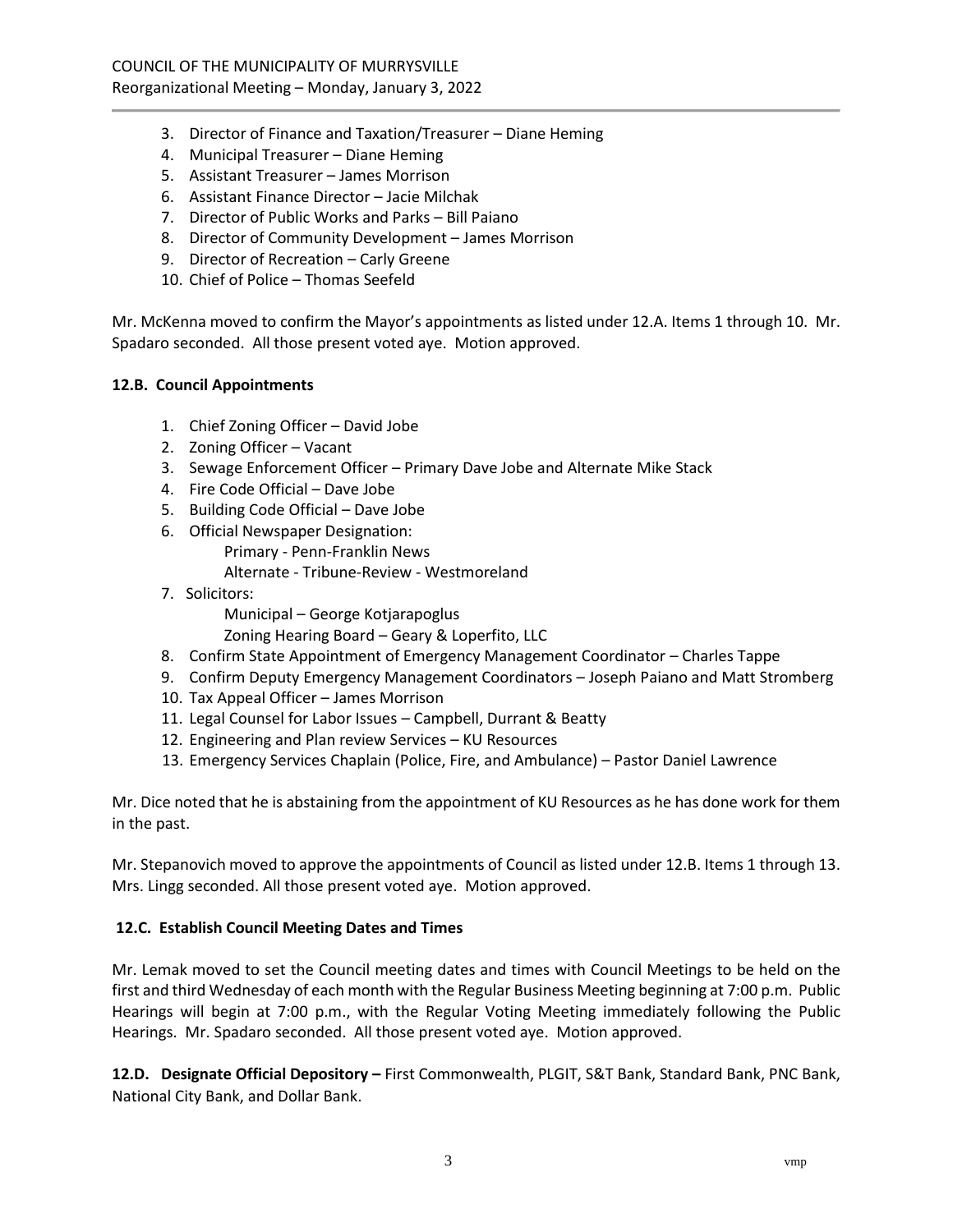Mr. Stepanovich moved to approve First Commonwealth, PLGIT, S&T Bank, Standard Bank, PNC Bank, National City Bank, and Dollar Bank as the Designated Official Depositories. Mr. Spadaro seconded. All those present voted aye. Motion approved.

#### **12.E. Reaffirm Bank Account Resolutions**

| <b>MUNICIPALITY OF MURRYSVILLE</b><br><b>BANK ACCOUNT DETAILS</b><br><b>AT JANUARY 1, 2022</b> |                                            |                     |                      |
|------------------------------------------------------------------------------------------------|--------------------------------------------|---------------------|----------------------|
|                                                                                                |                                            | BANK:               | <u>ACCOUNT NAME:</u> |
|                                                                                                |                                            | <b>General Fund</b> |                      |
| S & T Bank                                                                                     | <b>Clearing Account</b>                    |                     |                      |
| S & T Bank                                                                                     | <b>General Checking</b>                    |                     |                      |
| S & T Bank                                                                                     | <b>Greenplan Savings</b>                   |                     |                      |
| <b>PLGIT</b>                                                                                   | General Fund PLGIT/PRIME                   |                     |                      |
| S & T Bank                                                                                     | Police Charitable Gift Account             |                     |                      |
| <b>PLGIT</b>                                                                                   | <b>Pension Reserve</b>                     |                     |                      |
| <b>Recreation Fund</b>                                                                         |                                            |                     |                      |
| S & T Bank                                                                                     | Concert in the Park                        |                     |                      |
| <b>State Fund</b>                                                                              |                                            |                     |                      |
| <b>PLGIT</b>                                                                                   | State Funds                                |                     |                      |
| PLGIT                                                                                          | Road Improvement Tax                       |                     |                      |
| <b>Capital Reserve</b>                                                                         |                                            |                     |                      |
| S & T Bank                                                                                     | <b>Checking Account</b>                    |                     |                      |
| S & T Bank                                                                                     | <b>Construction Checking</b>               |                     |                      |
| S & T Bank                                                                                     | Fee in Lieu Savings                        |                     |                      |
| S & T Bank                                                                                     | <b>Money Market</b>                        |                     |                      |
| S & T Bank                                                                                     | <b>Greenplan Savings</b>                   |                     |                      |
| PLGIT                                                                                          | Capital Reserve PLGIT PRIME                |                     |                      |
| PLGIT                                                                                          | <b>Marcellus Shale Savings</b>             |                     |                      |
| PLGIT                                                                                          | Route 22 Project Reserve                   |                     |                      |
| PLGIT                                                                                          | <b>Evans Road Waterline Account</b>        |                     |                      |
| PLGIT                                                                                          | <b>Facility Reserve</b>                    |                     |                      |
| PLGIT                                                                                          | <b>Central Recreation</b>                  |                     |                      |
| PLGIT                                                                                          | Traffic Impact Fee                         |                     |                      |
| <b>Debt Service</b>                                                                            |                                            |                     |                      |
| S & T Bank                                                                                     | Checking                                   |                     |                      |
| <b>PLGIT</b>                                                                                   | Savings                                    |                     |                      |
| <b>Hydrant Fund</b><br>S & T Bank                                                              |                                            |                     |                      |
| S & T Bank                                                                                     | Checking with Interest                     |                     |                      |
| <b>Bond Sinking</b>                                                                            | <b>Hydrant Savings</b>                     |                     |                      |
| Standard Bank                                                                                  |                                            |                     |                      |
|                                                                                                | 2017 Borrowing                             |                     |                      |
| <b>Pension Fund</b>                                                                            |                                            |                     |                      |
| S & T Bank                                                                                     | Pension Clearing Account (Retirees)        |                     |                      |
| <b>Special Purpose Fund</b>                                                                    |                                            |                     |                      |
| <b>PLGIT</b>                                                                                   | <b>Emergency Equipment PLGIT PRIME</b>     |                     |                      |
| S&T Bank                                                                                       | <b>Emergency Equipment Repair Checking</b> |                     |                      |
| PLGIT                                                                                          | Murrysville Community Library              |                     |                      |
| <b>PLGIT</b>                                                                                   | Murrysville Medic One                      |                     |                      |